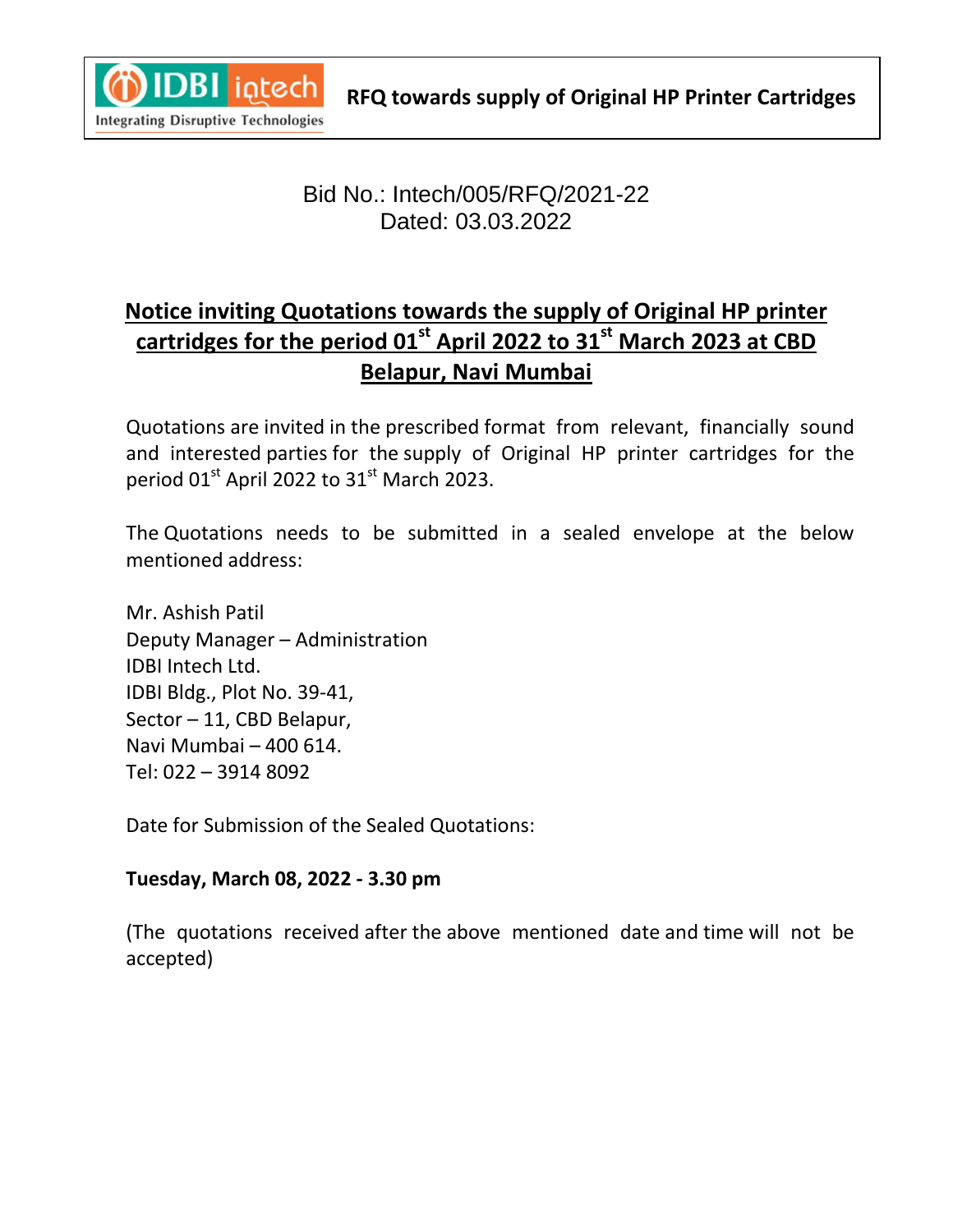

### **I. QUOTATION SUBMISSION PROCESS**

- 1. Quotations are to be submitted in the prescribed format. The service providers will be shortlisted after opening the quotations, incomplete documents shall be summarily rejected.
- 2. The bidder shall sign and stamp each page of the document to be submitted and all other enclosures if any appended to it as a token of having read and understood the terms and conditions contained therein and submitted along with the quotation. The price should be quoted in figures, no over writing / corrections in rates will be entertained.
- 3. Bidder shall not tamper/ modify the form in any manner. In case if the same is found to be tampered/modified in any manner, quotation will be completely rejected and bidder is liable to be banned.
- 4. The short-listed quotation along with the documents will be submitted to the 'competent authority' and upon approval from the 'competent authority', the successful bidders will be intimated about the award of the contract to them.

#### **II. PAYMENT**

1. Mode of payment to the Party will be on monthly basis on receipt of bills for the previous month duly certified by the officer concerned of the department and payments shall be made through electronic transfer NEFT/RTGS to the designated account only. Income Tax shall be deducted at source as per the prevailing rate from the monthly bills.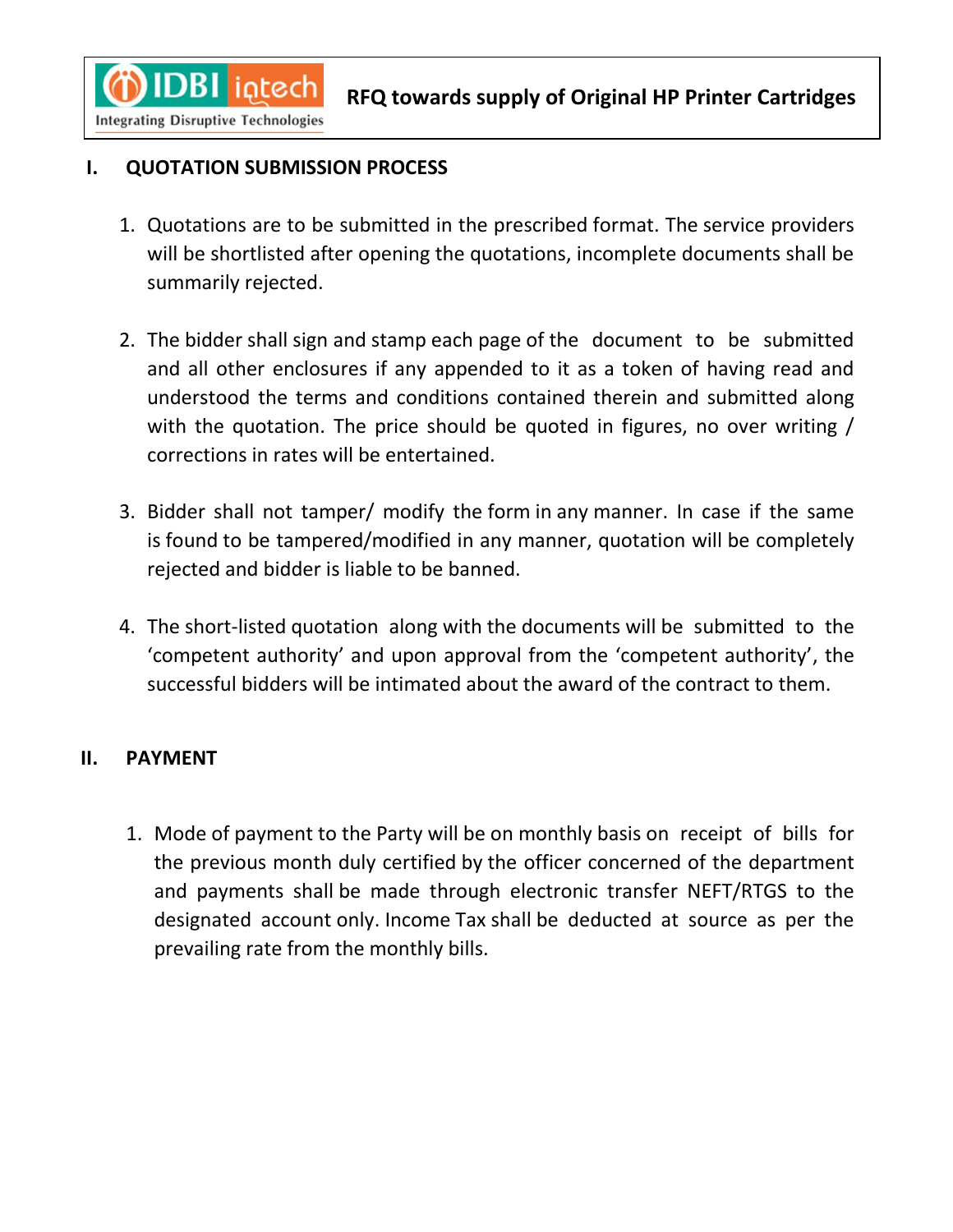**Integrating Disruptive Technologies** 

**IDBI** intech

### **III. GENERAL**

 $\mathbf C$ 

- 1. The successful bidder shall supply required HP original cartridges on all working days and on holidays (in case of any exigencies).
- 2. The successful bidder agrees to indemnify and keep indemnified, defend and hold harmless Intech and its officers, directors, employees, representatives and agents from and against any and all losses, liabilities, claims, obligations, costs, damages, expenses (including, without limitation, reasonable attorneys' fees), arising before, during or after completion of Services, which result from, arise in connection with or are related in any way to claims by third parties or statutory / regulatory authorities, arising out of or in connection with and not limited to the successful bidder's breach of the representations and warranties specified under this bid, any acts, commission or omissions, fraud or misconduct by the bidder or any of its employees ; or any fault or negligence of the bidder, its officers, employees, agents, subcontractors and/or representations which results in bodily injury (including death) or damage to physical personal property; breach of any of the terms, covenants or conditions of this bid; or breach of any applicable law, rules, regulations including any of the labor and industrial laws and regulation; or breach of confidentiality provision under this Agreement.
- 3. Intech shall not be liable to the Bidder or any other Party for any loss of profit, production, anticipated savings, goodwill or business opportunities or any type of indirect, economic, pecuniary, special or consequential loss even if that loss or damage was reasonably foreseeable or Intech was aware of the possibility of that loss or damage arising.
- 4. The Contract will be in force for the period of One year from the date of issuance of purchase order. Intech reserves the right to terminate the contract at any point of time, in case the services are found to be deficient/ unsatisfactory, without any advance notice to the service provider. Intech also reserves the right to extend the duration of the contract at its sole discretion,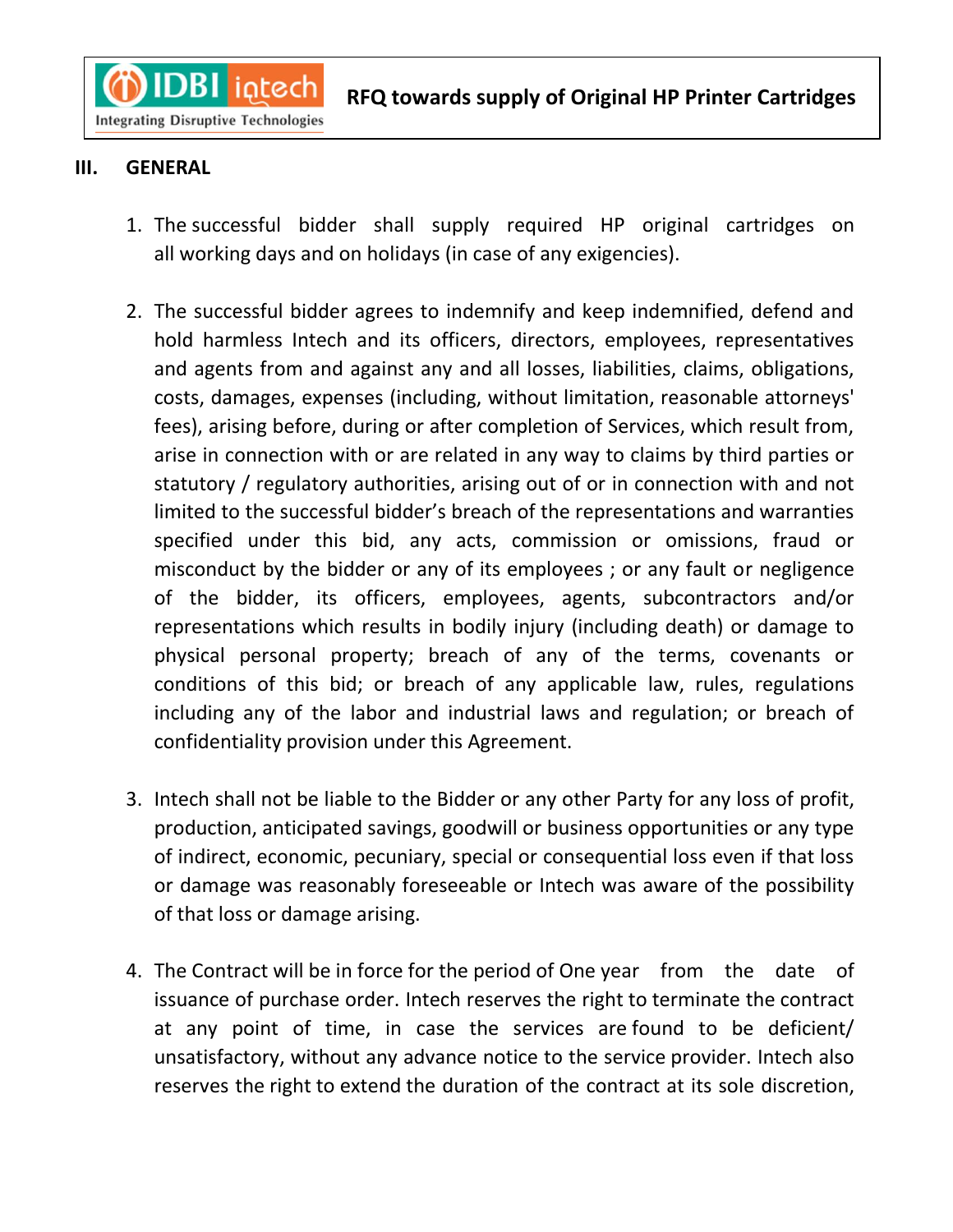

for any further period subject to satisfactory performance and on mutually agreed terms and conditions.

- 5. No other person except Service provider's authorized representative shall be allowed to enter the office premises. The Service provider will provide signed Identity Cards to the personals engaged by him for the purpose.
- 6. In the event, any employee/authorized representative or the agent of the Service provider is found or suspected to be guilty of any theft, misuse, loss or damage to the office furniture, fitting, fixture and property of Intech or any employees of Intech, the Service provider shall be held liable to compensate for the damages caused.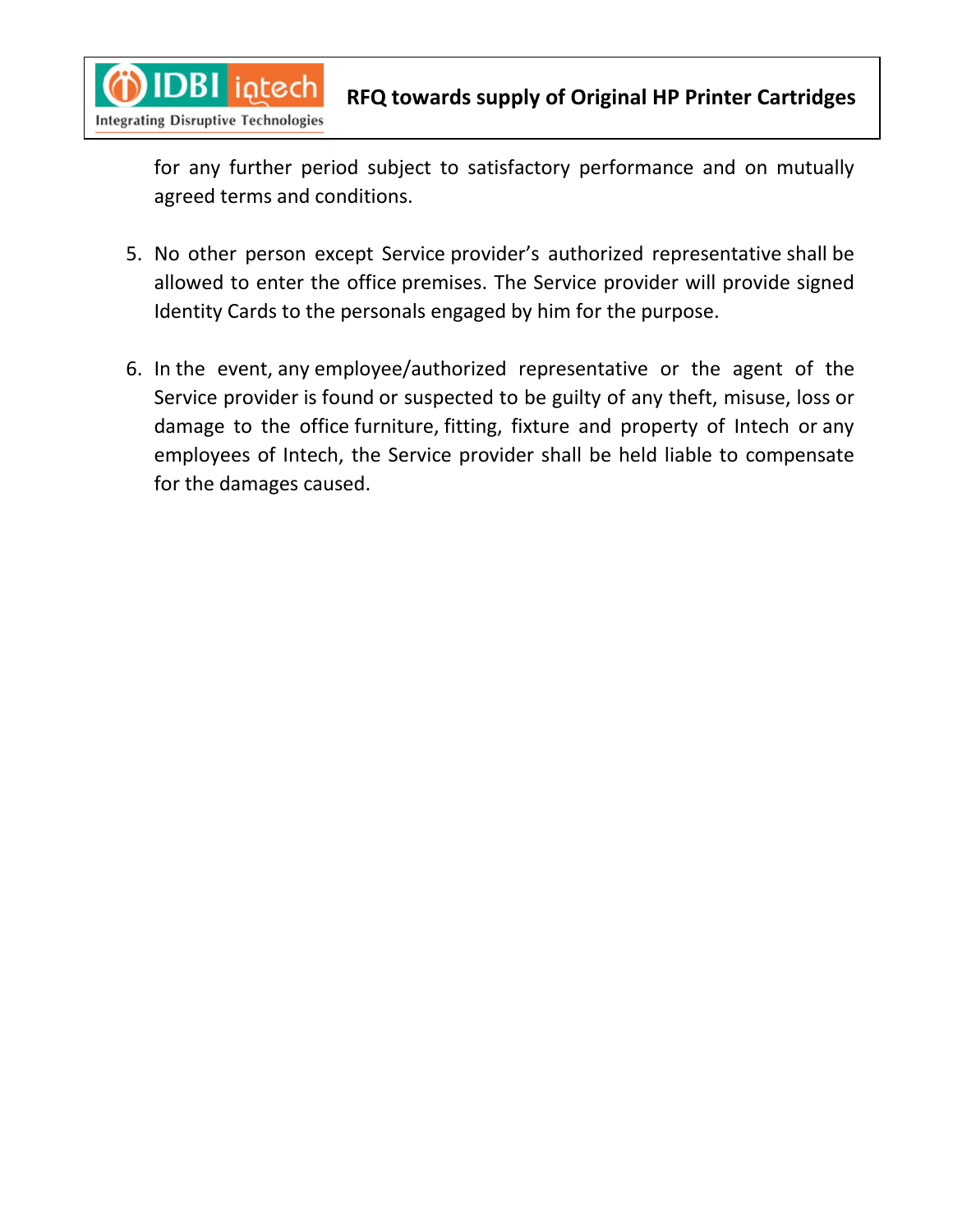

## **TERMS AND CONDITIONS**

- 1. The Owner of the said firm should provide Escalation Matrix along with contact details.
- 2. Sometimes cartridges may be required to be supplied at a short notice.
- 3. In case of deficiency of service or quality of cartridges supplied is not found up to the mark, Intech holds the right to cancel the contract on immediate basis.
- 4. The rate quoted towards the bid by the bidder shall be exclusive of taxes.
- 5. Intech at any time can terminate the contract without assigning any reason, if the work is found unsatisfactory. Intech reserves right to accept or reject all or any of the quotation without assigning any reason.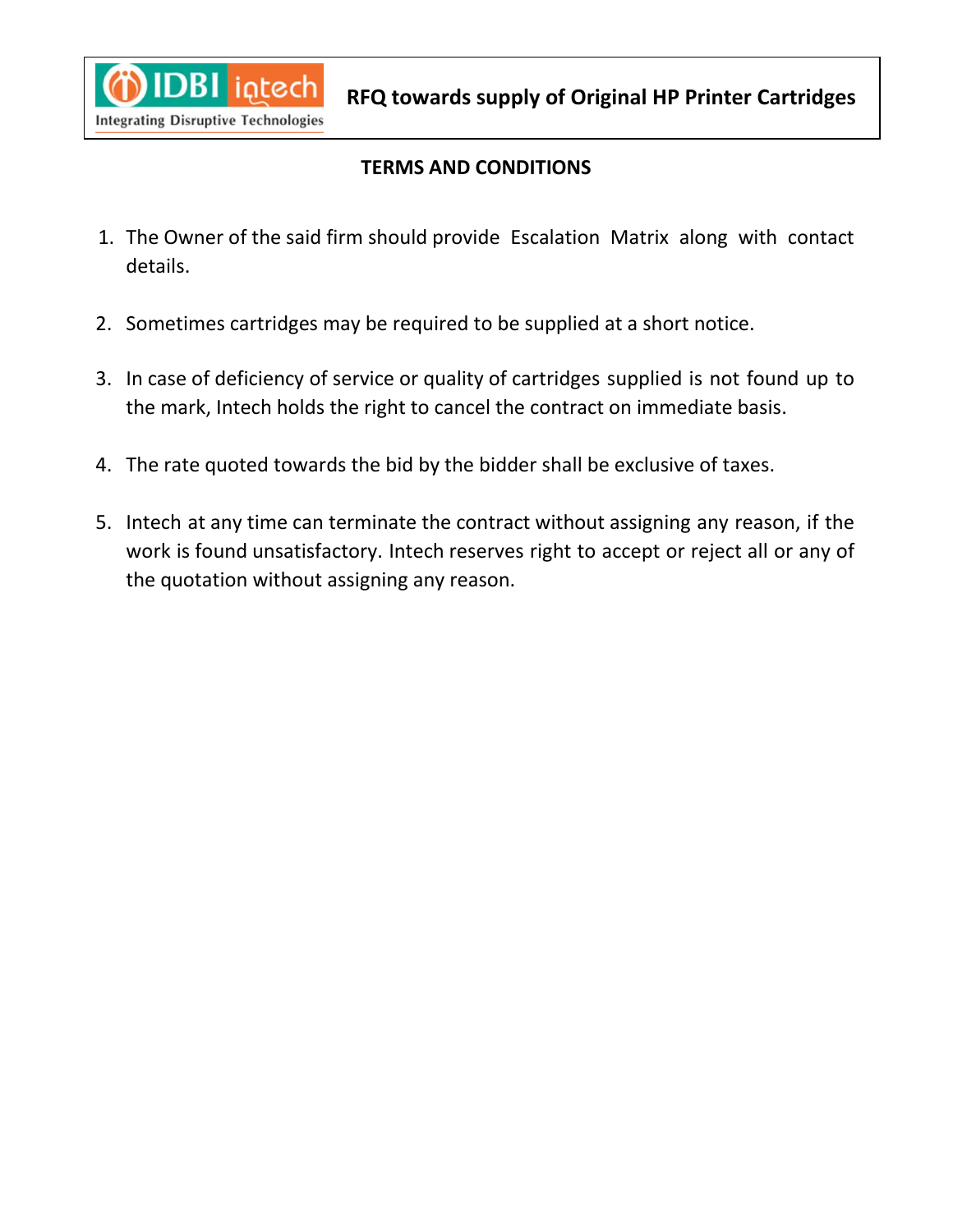

### **Important Points for Bidder**

- $\triangleright$  The cartridges provided should be of originally from HP. The box should be sealed and with warranty. If the cartridge is found to be leaking it should be replaced and printer to be serviced if it is found to be damaged.
- $\triangleright$  In case more than one bidder quotes the same rates, resulting in a tie, the lowest bidder will be decided on the basis of highest turnover during the last three years.
- $\triangleright$  The contract shall normally be awarded to the lowest evaluated bidder whose bid has been found to be responsive and who is eligible/ qualified to perform the contract satisfactory as per the terms and conditions incorporated in the tender letter. The Organisation reserves the option to select more than one firm for awarded of contract to ensure uninterrupted supply during the currency of the contract.
- $\triangleright$  Intech reserves the right to reject or to accept any quotation, whole or in part without assigning any reason thereof. This Organisation also reserves the right to extend/ renew the contract for a further period of two years as it may deem necessary taking into account, of course, the satisfactory services rendered by the firm.
- $\triangleright$  If the supplier fails to supply the cartridge in the stipulated time or if the quality of the cartridge is not as per the approved/required norms, the Organisation shall be free to make necessary arrangement to procure cartridge from other sources at the suppliers risk and cost which shall be recoverable from his pending bills or performance security besides resulting in cancellation of the contract. Further in case of any deficiency in service, a penalty of 5% of the total invoice amount for the relevant month will be imposed.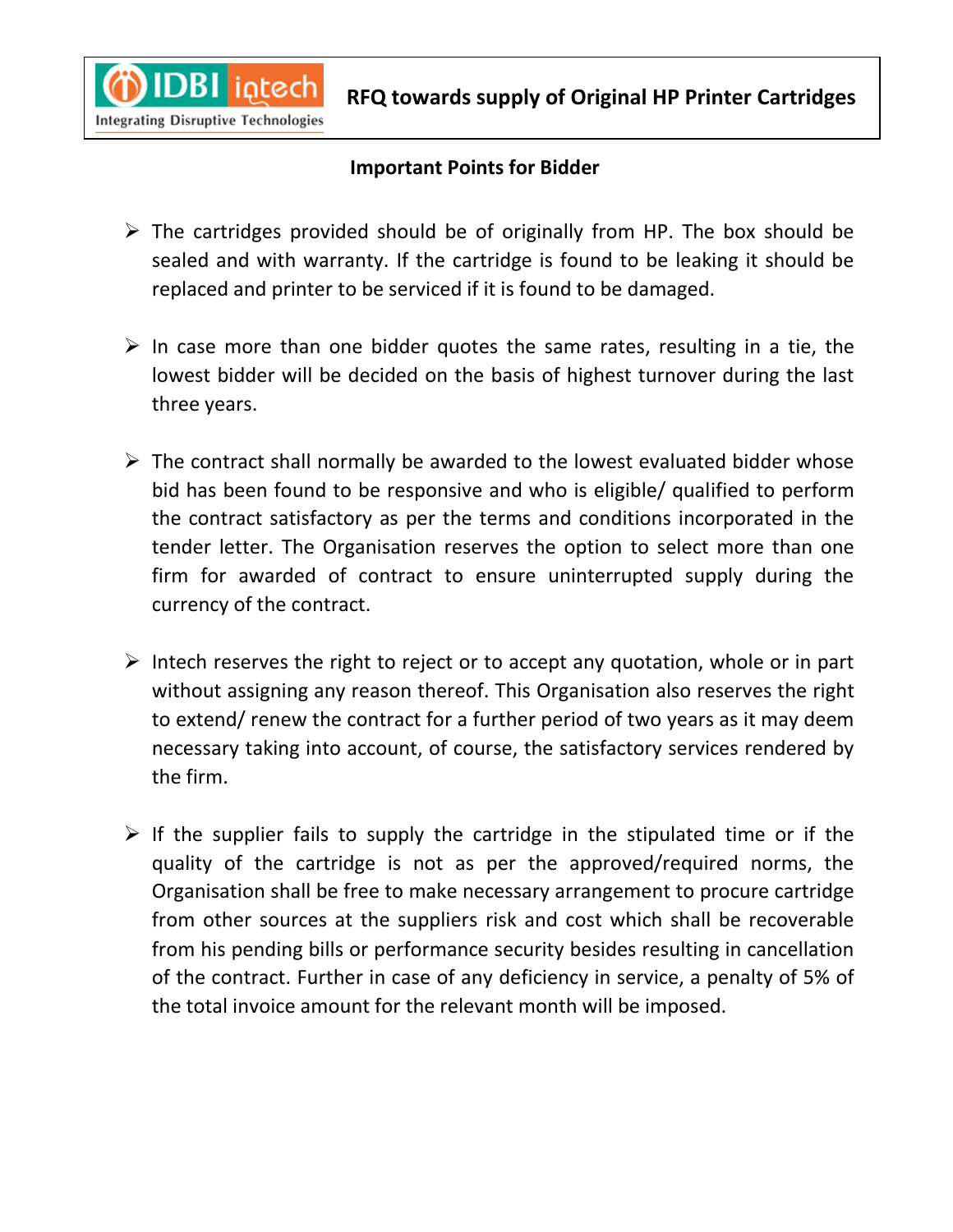

**RFQ towards supply of Original HP Printer Cartridges**

### **Technical Criteria for participation in the Bid**

- 1. The bidder should be supplier of Original HP Printer cartridges
- 2. The bidder should provide the below mentioned document while participating in the said RFQ:
	- a) Self-attested photocopy of Company Registration Certificate
	- b) Self-attested photocopy of PAN
	- c) Self-attested photocopy of GST Registration Certificate
	- d) Two references from existing clients

Note: All the above documents are mandatory for being considered for qualifying in the Technical Bid. In case of any non-submission, the bid will be liable to be rejected.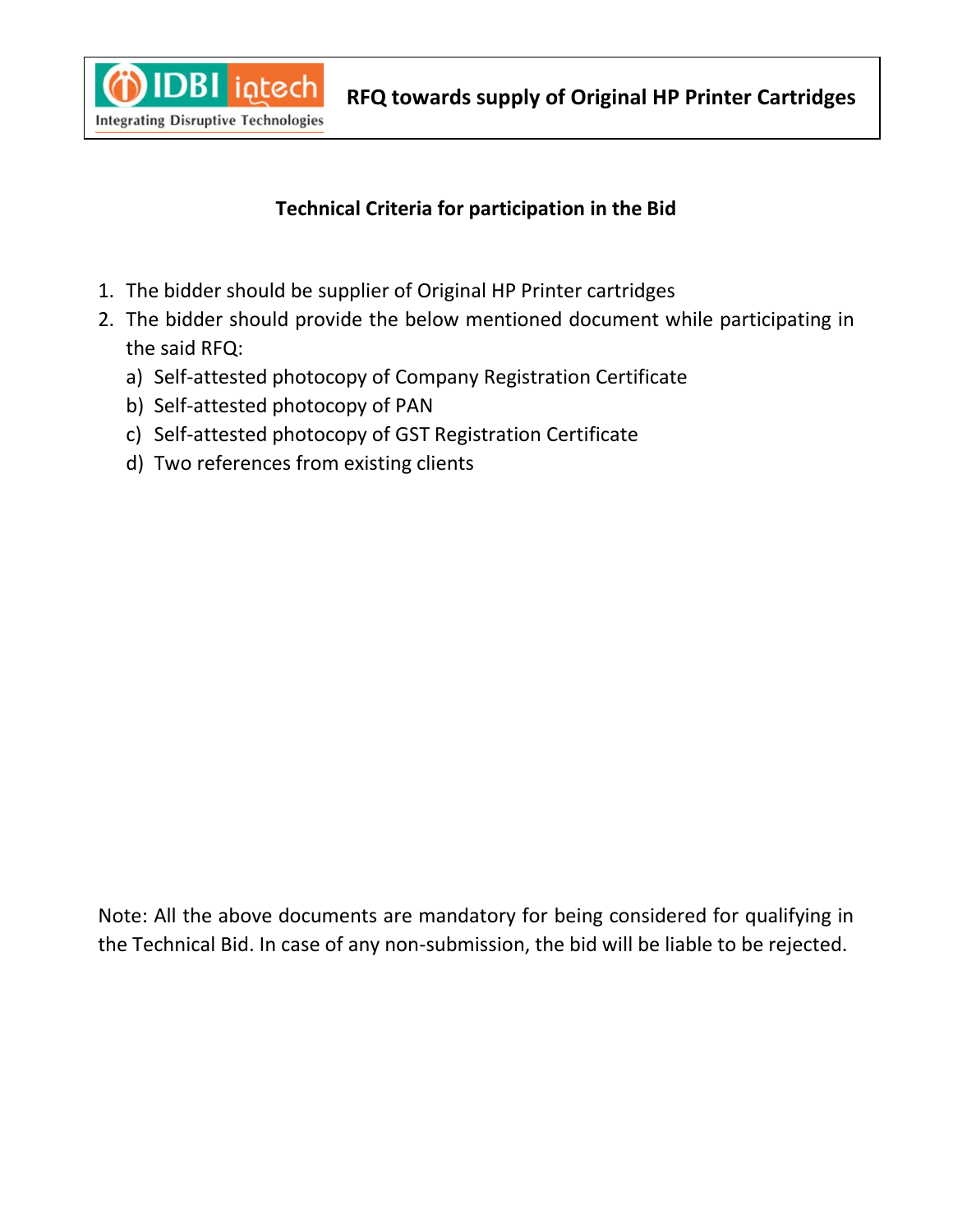

**RFQ towards supply of Original HP Printer Cartridges**

### **Technical Bid Format**

(To be submitted on the Bidder's Letter Head)

| Sr. No.         | <b>Particulars</b>                                                       | Details to be given by the bidder |
|-----------------|--------------------------------------------------------------------------|-----------------------------------|
| $\mathbf{1}$    | Firm's name and full Postal Address                                      |                                   |
| $\overline{2}$  | Registration No. of the firm (Proof thereof)                             |                                   |
| 3               | GST Registration No. (Proof thereof)                                     |                                   |
| $\overline{4}$  | PAN (Proof thereof)                                                      |                                   |
| 5               | Certificate of authorized dealership (If Any)                            |                                   |
| $6\phantom{1}6$ | Financial status i.e. Annual turnover details<br>(Mandatory requirement) | 2019-20: Rs.                      |
|                 |                                                                          | 2020-21: Rs.                      |
| 7               | Experience Certificate (proof to be attached)                            |                                   |

I/We have carefully read the terms and conditions of the contract as stipulated in the tender notice No. Intech/005/RFQ/2021-22 and convey our unconditional willingness to accept the same. I/We undertake not to make ant representation against the decision of the Organisation.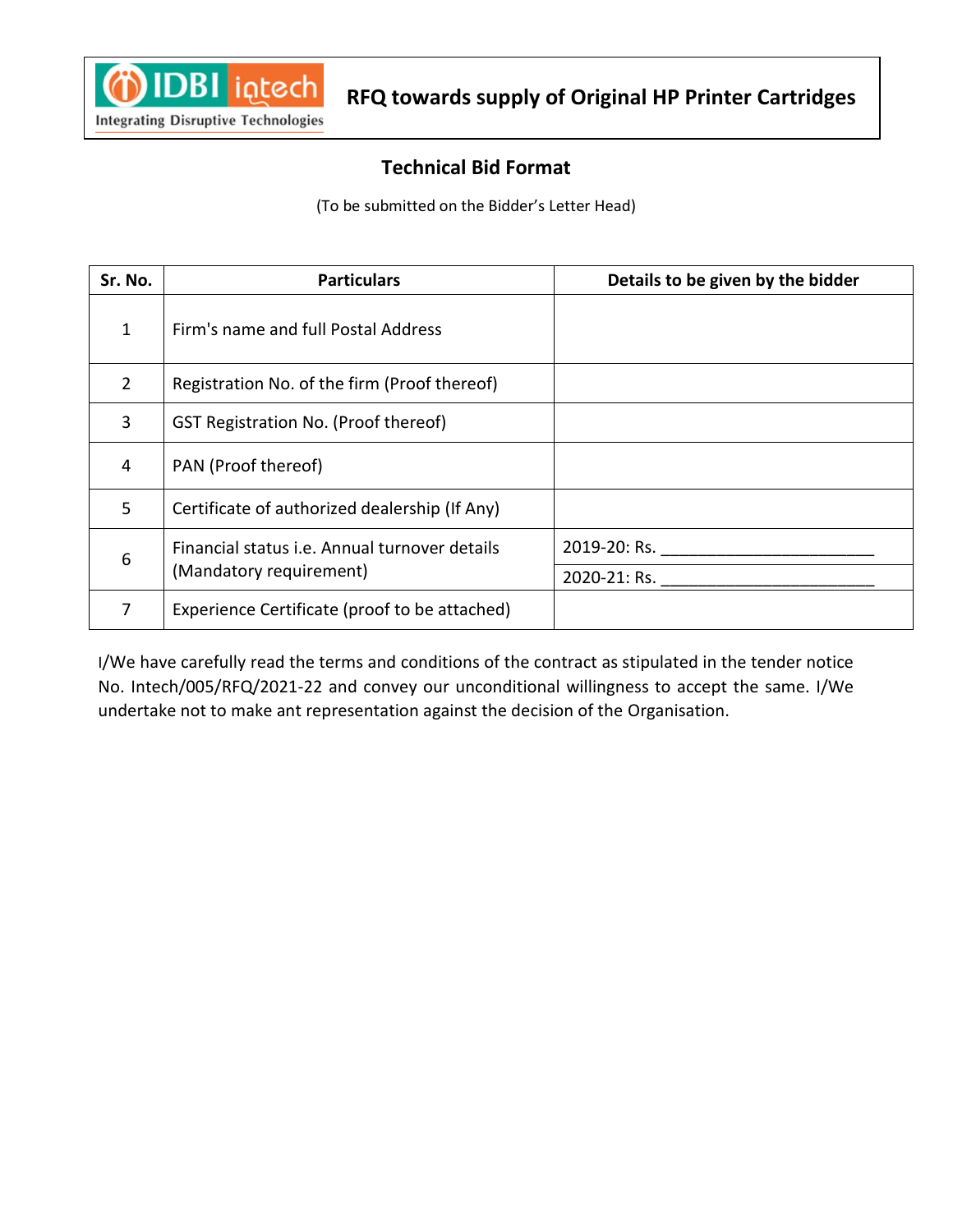

### **Financial Bid Format**

(To be submitted on the Bidder's Letter Head)

| Sr. No. | <b>HP Cartridge Nos.</b>                                     | <b>Average Monthly</b><br>consumption | <b>Price Per Cartridge</b><br>(Excl. Tax) |
|---------|--------------------------------------------------------------|---------------------------------------|-------------------------------------------|
| 1       | <b>SSA</b>                                                   | Once a Month                          |                                           |
| 2       | <b>OSA</b>                                                   | Once a Month                          |                                           |
| 3       | 88A                                                          | Once a Month                          |                                           |
| 4       | 80A                                                          | Twice a Month                         |                                           |
| 5       | 77A                                                          | Once a Month                          |                                           |
| 6       | 30A                                                          | Once a Month                          |                                           |
| 7       | 37A                                                          | Once a Month                          |                                           |
| 8       | 28A                                                          | Once a Month                          |                                           |
| 9       | 416A - W2040A, 41A, 42A, 43A<br>(different Colour Cartridge) | Once a Month                          |                                           |

**IDBI Intech Ltd, reserves the right to reject all or any bid or cancel the quotations without assigning any reason for the same.**

We agree to unconditionally abide by all the terms and conditions of this RFQ issued by IDBI Intech Ltd.

Signature of Authorized Signatory

Name:

Mobile & Email id:

Company Seal:

Date:

Place: